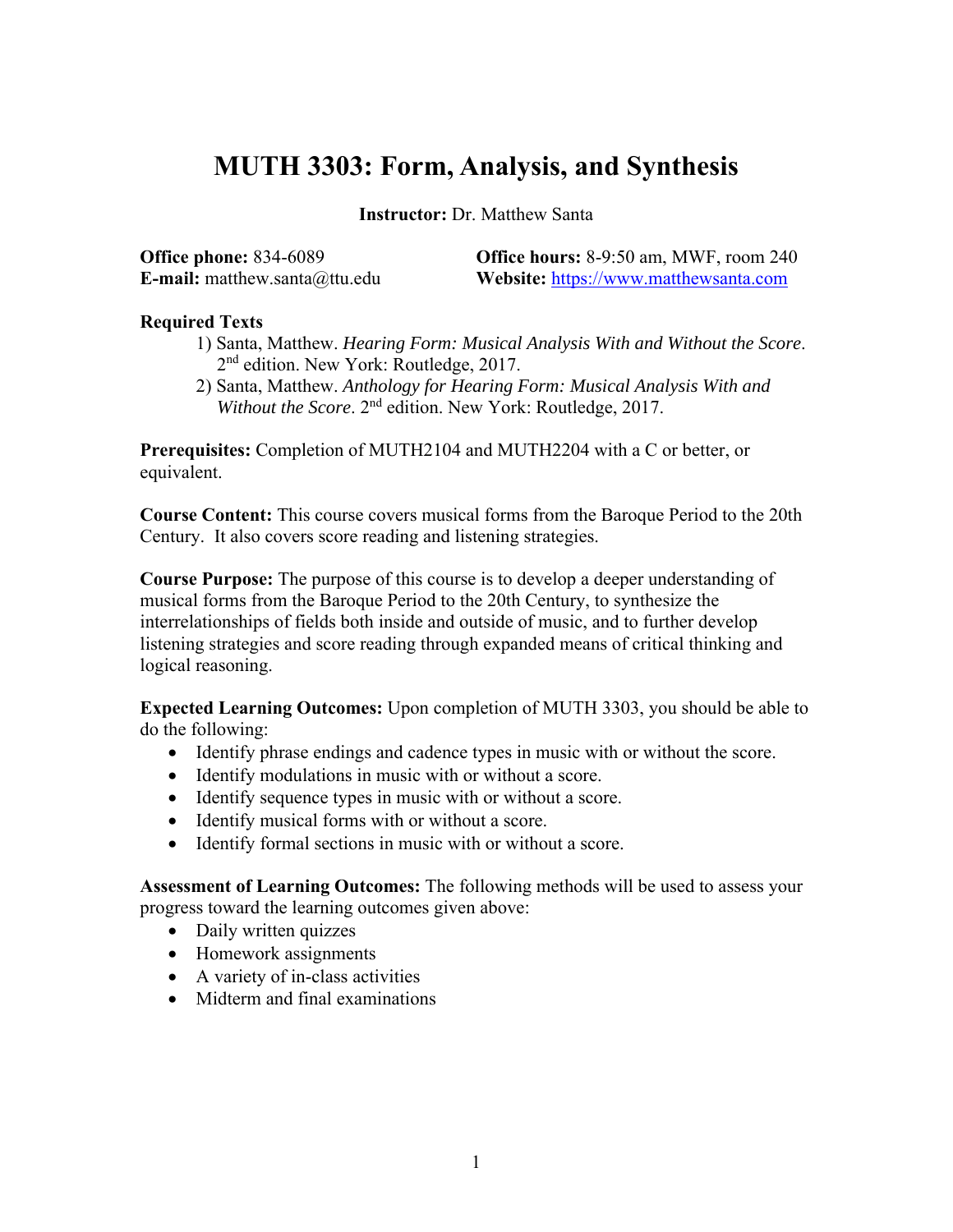**Grading:** Students are responsible for all material covered in class and assigned for homework. The final course grade is made up of four parts, which are weighted as follows: **Assignments = 10%, Quizzes = 10%, Midterm = 30%, Final = 50%**.

*Grading Scale:* 90-100% = A, 80-89% = B, 70-79% = C, 60-69% = D, below  $60\%$  = F

**Assignments:** Assignments are due at the beginning of the class session indicated in the syllabus. Late assignments will not be accepted without an acceptable excuse supported by documentation. Acceptable excuses are a personal illness, a death in the family, or a university-sponsored trip. Failure to attend class does not excuse late assignments (leave them in my mailbox before class if unable to attend). Homework assignments missed due to an **excused absence** must be turned in no later than one week from the date of the student's return to class. It is the student's responsibility to turn in the missed homework within that time period or a grade of 0 will be given. **All assignments are meant to be completed individually; working with others on an assignment will be considered scholastic dishonesty.** 

**Quizzes:** A short quiz will be given in the first five minutes of every class session. A student with an acceptable excuse supported by documentation (see Assignments above) will have their quiz grade averaged with one less entry per excused absence than those students with no absences; a student with an unexcused absence will receive a 0 on the quiz for which they were absent.

**Exams:** Exams will not be given outside of the scheduled exam hour unless arrangements are made with the instructor **prior** to the exam. If an emergency arises, students must notify the instructor by calling the School of Music prior to the scheduled exam time. Messages left at the School of Music are dated and timed. There will be no exceptions to this exam policy unless the student's dean notifies the instructor otherwise.

**Attendance:** Attendance is required. If you are unable to attend class, please leave an email or phone message for the instructor indicating the reason for your absence. If you anticipate missing class, you should inform the instructor in advance.

**Reasonable Accommodation for Students with Disabilities (ADA Compliance)-OP34.22**  Any student who, because of a disability, may require special arrangements in order to meet the course requirements should contact the instructor as soon as possible to make any necessary arrangements. Students should present appropriate verification from Student Disability Services during the instructor's office hours. Please note: instructors are not allowed to provide classroom accommodations to a student until appropriate verification from Student Disability Services has been provided. For additional information, please contact Student Disability Services in West Hall or call 806-742-2405.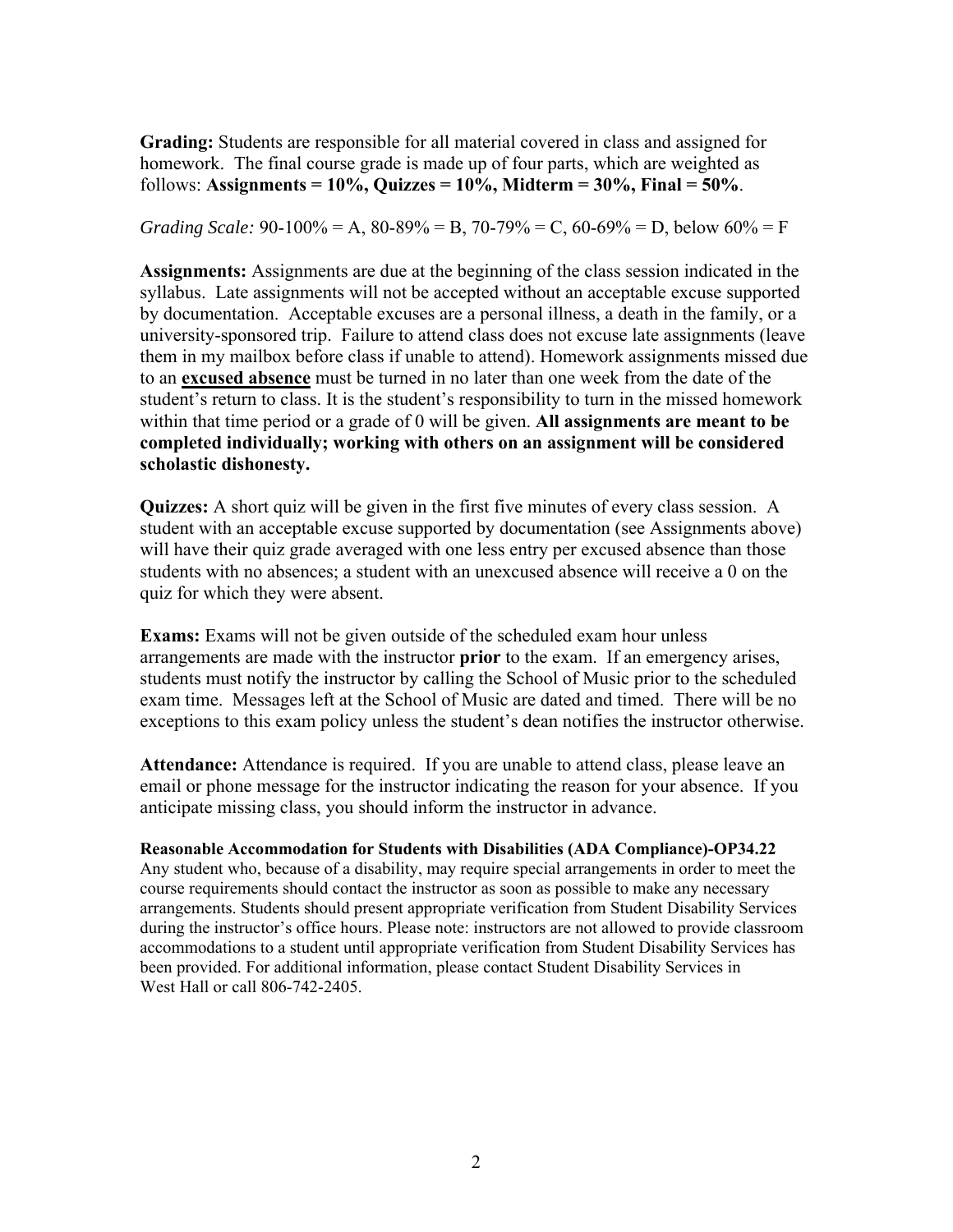#### **Academic Integrity-OP34.12**

Academic integrity is taking responsibility for one's own class and/or course work, being individually accountable, and demonstrating intellectual honesty and ethical behavior. Academic integrity is a personal choice to abide by the standards of intellectual honesty and responsibility. Because education is a shared effort to achieve learning through the exchange of ideas, students, faculty, and staff have the collective responsibility to build mutual trust and respect.

Ethical behavior and independent thought are essential for the highest level of academic achievement, which then must be measured. Academic achievement includes scholarship, teaching, and learning, all of which are shared endeavors. Grades are a device used to quantify the successful accumulation of knowledge through learning. Adhering to the standards of academic integrity ensures grades are earned honestly. Academic integrity is the foundation upon which students, faculty, and staff build their educational and professional careers. [Texas Tech University ("University") Quality Enhancement Plan, Academic Integrity Task Force, 2010]

Students must understand the principles of academic integrity, and abide by them in all class and/or course work at the University. Academic Misconduct violations are outlined Part I, section B.1 of the Code of Student Conduct. If there are questions of interpretation of academic integrity policies or about what might constitute an academic integrity violation, students are responsible for seeking guidance from the faculty member teaching the course in question.

Academic misconduct includes cheating, plagiarism, collusion, falsifying academic records, misrepresenting facts, violations of published professional ethics/standards, and any act or attempted act designed to give unfair academic advantage to oneself or another student. Additional information about academic misconduct is available in the Texas Tech University Handbook in Part II, section B of the Community Policies section in the Student Handbook at http://www.depts.ttu.edu/dos/handbook/.

a. Cheating

(1) Copying from another student's academic work, test, quiz, or other assignment.

(2) Receiving assistance from and/or seeking aid from another student or

individual to complete academic work, test, quiz, or other assignment without authority.

(3) The use or possession of materials or devices during academic work, test, quiz

or other assignment which are not authorized by the person administering the academic work, test, quiz, or other assignment.

(4) Possessing, using, buying, stealing, transporting, selling, or soliciting in whole or in part items including, but not limited to, the contents of an unadministered test, test key, homework solution, or computer program/software. Possession, at any time, of current or previous course materials without the instructor's permission.

(5) Obtaining by any means, or coercing another person to obtain items including, but not limited to, an unadministered test, test key, homework solution, or computer program/software, or information about an unadministered test, test key, homework solution, or computer program.

(6) Transmitting or receiving information about the contents of academic work, test, quiz, or other assignment with another individual who has completed or will complete the academic work, test, quiz, or other assignment without authority.

(7) Substituting for another person, or permitting another person to substitute for oneself, in order to take a course, take a test, quiz, or other assignment or sign in/register attendance.

(8) Taking, keeping, misplacing, damaging, or altering the property of the University or of another if the student knows or reasonably should know that an unfair academic advantage would be gained by such conduct.

(9) Falsifying research data, laboratory reports, and/or other academic work offered for credit.

(10) Failing to comply with instructions given by the person administering the academic work, test, quiz, or other assignment.

b. Plagiarism

(1) The representation of words, ideas, illustrations, structure, computer code, other expression, or media of another as one's own and/or failing to properly cite direct,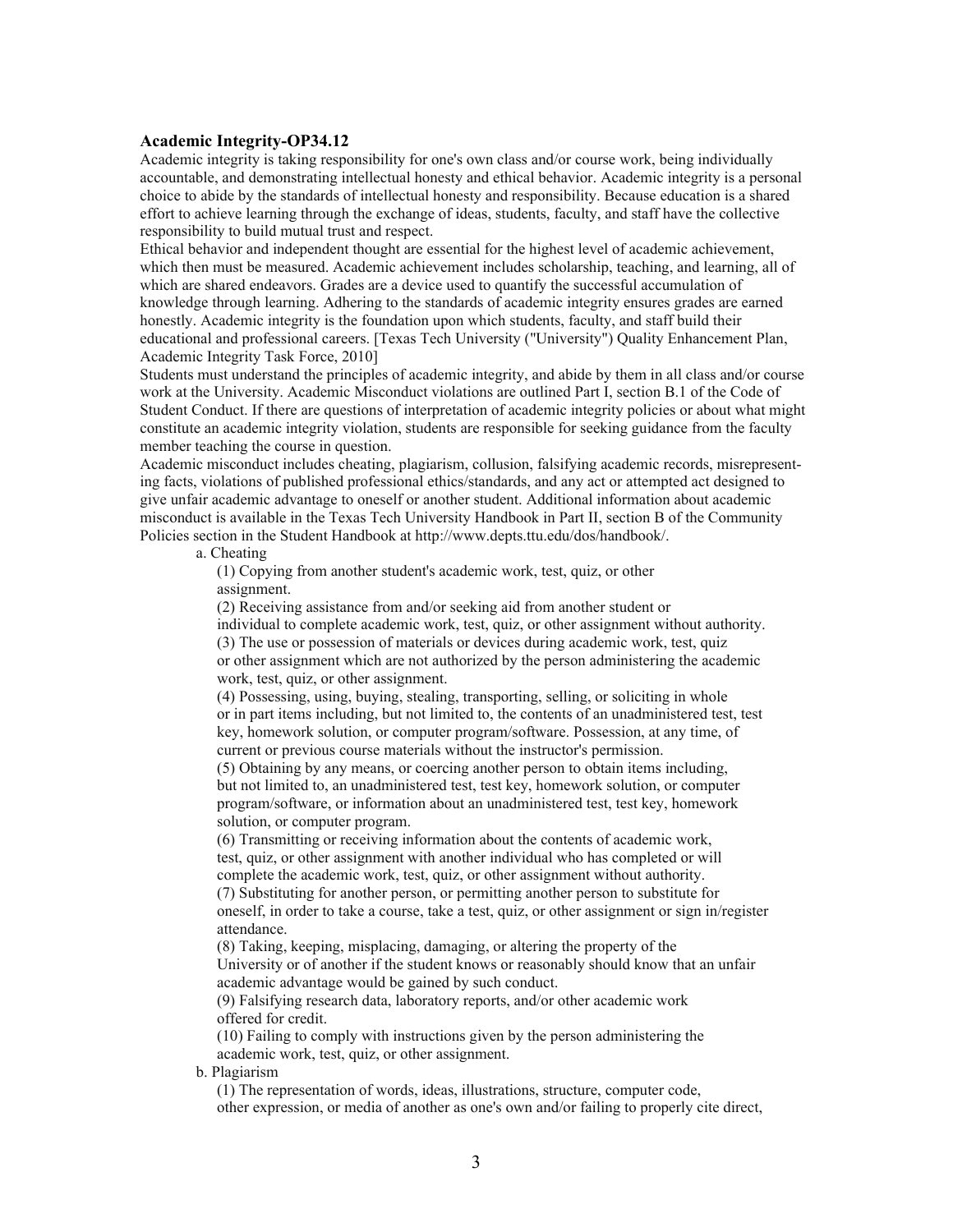paraphrased, or summarized materials.

(2) Self-plagiarism, which involves the submission of the same academic work more than once without the prior permission of the instructor and/or failure to correctly cite previous work written by the same student.

c. Collusion

The unauthorized collaboration with another individual to complete academic work, test, quiz, or other assignment, providing unauthorized assistance to another student, allowing another student access to completed academic work, and/or conspiring with another person to commit a violation of academic dishonesty.

d. Falsifying academic records

(1) Altering or assisting in the altering of any official record of the University and/or submitting false information.

(2) Omitting requested information that is required for, or related to, any official record of the University.

#### e. Misrepresenting facts

(1) Providing false grades, falsifying information on a resume, or falsifying other academic information.

(2) Providing false or misleading information in an effort to injure another student academically or financially.

(3) Providing false or misleading information or official documentation in an effort to receive a postponement or an extension on academic work, test, quiz, other assignment, credit for attendance, and/or obtain an academic or financial benefit for oneself or another individual.

NOTE: Examples include, but are not limited to, fabricated, altered, misleading, or falsified documentation for medical excuses, family and personal emergencies, and signing into class and failing to remain the entire time.

f. Violation of Professional Standards

Any act or attempted act that violates specific Professional Standards or a published Code of Ethics.

g. Unfair Academic Advantage

Any other action or attempted action that may result in creating an unfair academic advantage for oneself or may result in creating an unfair academic advantage or disadvantage for another student that is not enumerated in items a-f.

### **Absence Due to Observance of Religious Holy Day-OP34.19**

1. "Religious holy day" means a holy day observed by a religion whose places of worship are exempt from property taxation under Texas Tax Code §11.20.

2. A student who intends to observe a religious holy day should make that intention known in writing to the instructor prior to the absence. A student who is absent from classes for the observance of a religious holy day shall be allowed to take an examination or complete an assignment scheduled for that day within a reasonable time after the absence.

3. A student who is excused under section 2 may not be penalized for the absence; however, the instructor may respond appropriately if the student fails to complete the assignment satisfactorily.

# **Statement of Ethical Principles:**

Texas Tech University is committed to an open and diverse society. Each member of the Texas Tech community has the right to be treated with respect and dignity. This right imposes a duty not to infringe upon the rights or personal values of others. Professional relationships among all members of the Texas Tech community deserve attention so that they are not exploited for base motives or personal gain. (http://www.depts.ttu.edu/ethics/matadorchallenge/)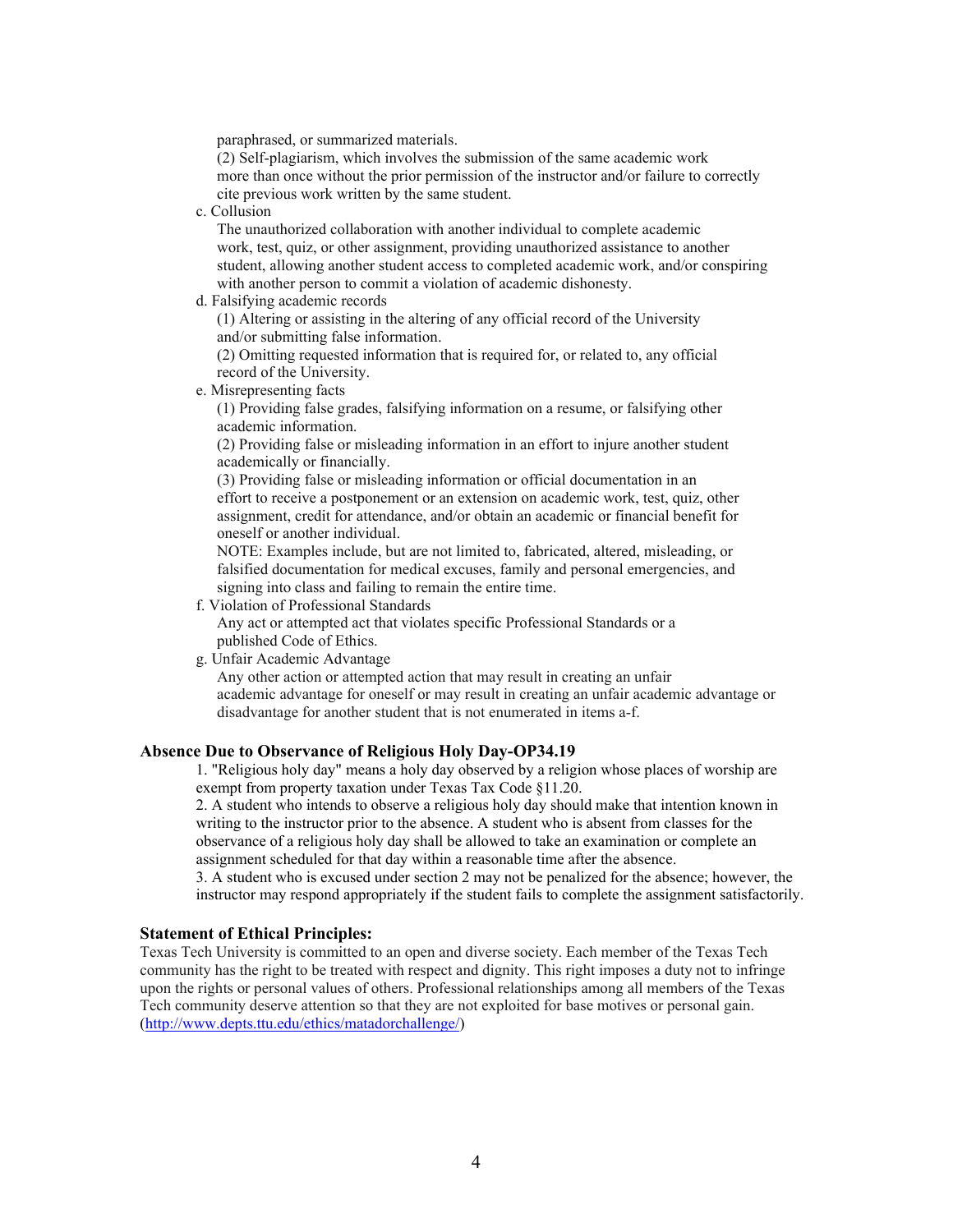#### **Discrimination, Harassment, and Sexual Violence Statement:**

Texas Tech University is committed to providing and strengthening an educational, working, and living environment where students, faculty, staff, and visitors are free from gender and/or sex discrimination of any kind. Sexual assault, discrimination, harassment, and other Title IX violations are not tolerated by the University. Report any incidents to the Office for Student Rights & Resolution, (806)-742-SAFE (7233) or file a report online at titleix.ttu.edu/students. Faculty and staff members at TTU are committed to connecting you to resources on campus. Some of these available resources are: TTU Student Counseling Center, 806-742-3674, https://www.depts.ttu.edu/scc/(Provides confidential support on campus.) TTU 24-hour Crisis Helpline, 806-742-5555, (Assists students who are experiencing a mental health or interpersonal violence crisis. If you call the helpline, you will speak with a mental health counselor.) Voice of Hope Lubbock Rape Crisis Center, 806-763-7273, voiceofhopelubbock.org (24-hour hotline that provides support for survivors of sexual violence.) The Risk, Intervention, Safety and Education (RISE) Office, 806-742-2110, https://www.depts.ttu.edu/rise/ (Provides a range of resources and support options focused on prevention education and student wellness.) Texas Tech Police Department, 806-742-3931, http://www.depts.ttu.edu/ttpd/ (To report criminal activity that occurs on or near Texas Tech campus.)

#### **LGBTQIA Statement:**

Within the Center for Campus Life, the LGBTQIA Office serves the Texas Tech community through facilitation and leadership of programming and advocacy efforts. This work is aimed at strengthening the lesbian, gay, bisexual, transgender, queer, intersex, and asexual (LGBTQIA) community and sustaining an inclusive campus that welcomes people of all sexual orientations, gender identities, and gender expressions. Please note that resources are available through the Office of LGBTQIA within the Center for Campus Life, Student Union Building Room 201, www.lgbtqia.ttu.edu, 806-742-5433.

#### **Absence Due to Officially Approved Trips-OP34.04**

Department chairpersons, directors, or others responsible for a student representing the university on officially approved trips must notify the student's instructors of the departure and return schedules. The instructor so notified must not penalize the student, although the student is responsible for material missed. Any student absent because of university business must be allowed to make up missed work within a reasonable span of time or have alternate grades substituted for work due to an excused absence. Students absent because of university business must be given the same privileges as other students; e.g., if other students are given the choice of dropping one of four tests, then students with excused absences must be given the same privilege.

# **Concealed Carry of Handguns on Campus-OP10.22**

**Last Day to drop a course:** June 27th.

#### **Incompletes**

The grade of incomplete is granted only in cases of serious, documented emergencies, and then only when permission has been obtained from the instructor, no later than one week before the final class meeting.

#### **Preparedness**

Be sure to have a supply of manuscript paper and pencils (with erasers!) for use in class and for written assignments.